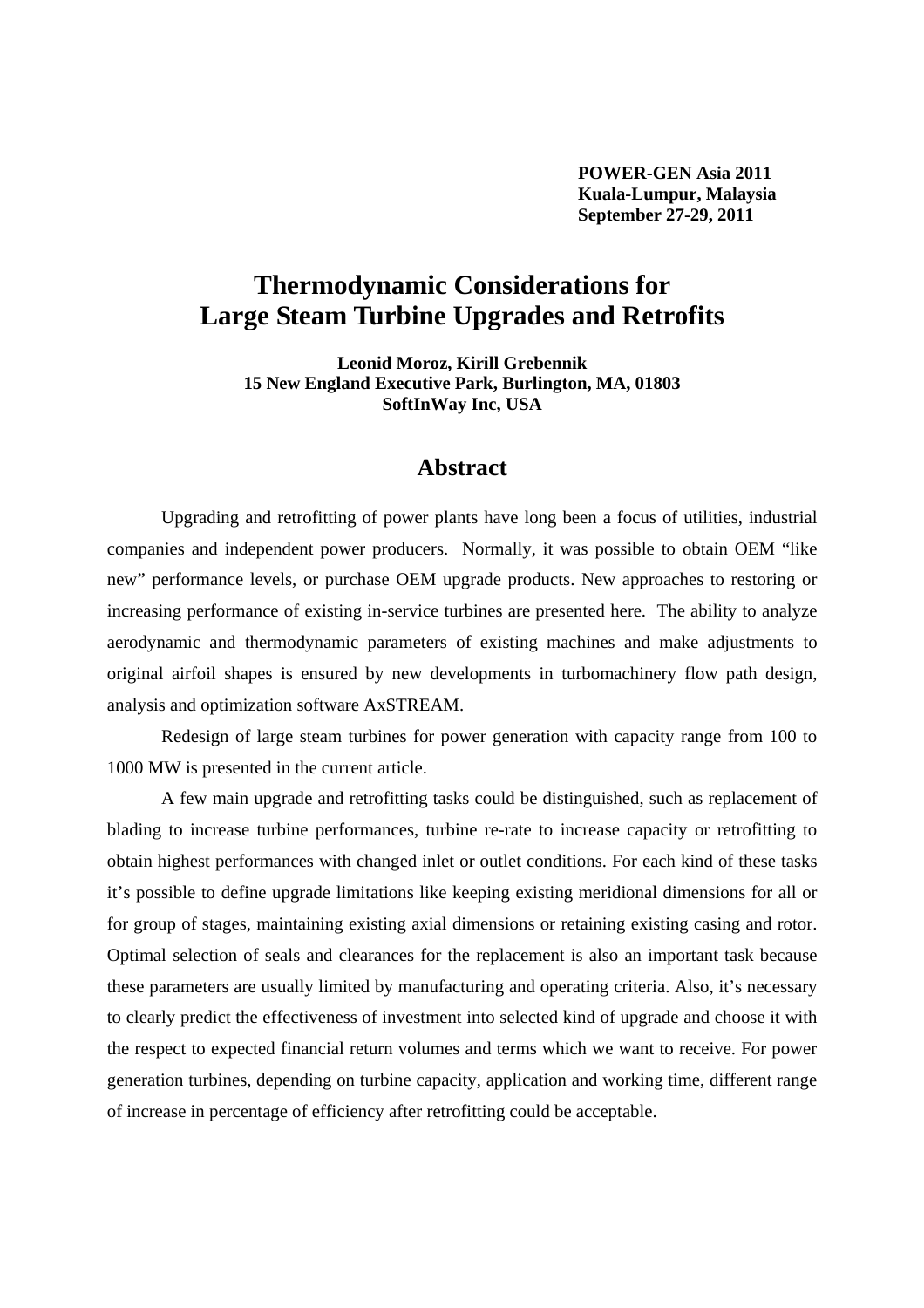A retrofitting procedure could be divided into the following main phases: data retrieval and original flow path model recovery, analysis of upgrade possibilities and performing changes within existing limitations, comparing and estimating of such upgrade economic effect and reasonability. The software used here allows engineers to cover all steps of this cycle having full control on all flow path geometry estimating integral and detailed thermodynamic and kinematic performances on each step for design and off-design modes. This can significantly decrease time and increase final efficiency of upgrading procedures and allows completing retrofitting procedures independently from OEM that produced the current turbine.

In current paper the retrofitting procedure and the results of a redesign with new optimized performances for 160 MW steam turbine are presented.

## **Nomenclature**

DoE – design of experiment HPC – high pressure cylinder IPC – intermediate pressure cylinder LPC – low pressure cylinder

#### **1. Introduction**

Nowadays, fossil-fired power plants are one of the world's major sources of carbon dioxide emission that produces significant part of pollutions. According to latest available data [1], [2], fossil fuels are used to generate about 67% of electricity in the world. The most of fossilfired power plants are equipped with steam turbines with power ratings ranging from 100 to 1000 MW. In recent years, steam turbines generate about 80% of world's electricity. Increasing energy demand requires steam turbines OEM's and service companies to invest more in design and upgrade process to provide utilities with high-efficient turbines, that help to save fuel, produce higher output and reduce emissions.

Power plants capacities installed in late 1970-early 80s have reached their expected life span and operating them requires major maintenances. At this point, their design can be changed significantly to satisfy modern thermodynamic cycle conditions and requirements, using latest technological "know-hows" available. One of the most common tasks is conversion of steam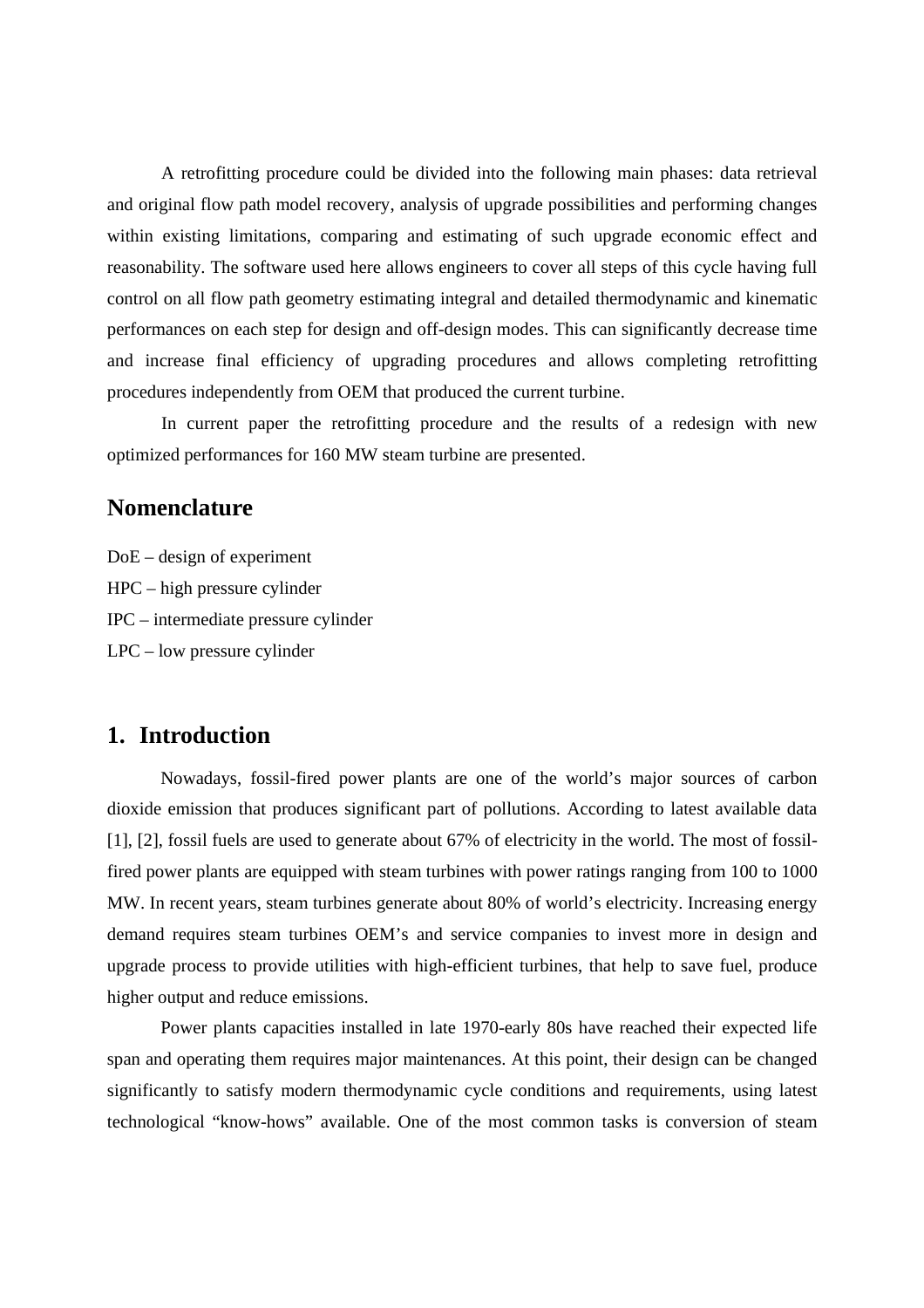turbines for usage with HRSG (heat-recovery steam generator) in combined cycle, increase of inlet temperatures, seals replacement, cycle upgrades with change of extraction and induction parameters and conditions.

Current article represents redesign process of 160 MW steam turbine for changed cycle conditions. All phases and challenges starting from data collection and original turbine model creation, feasibility and manufacturability study of proposed upgrades variations, final machine redesign study and evaluation.

## **2. Original Turbine Model Description**

Original turbine specifications are next:

- Rated power  $= 160$  MW
- Inlet pressure before turbine  $= 124.5$  bar
- Inlet temperature before turbine  $= 536$  C
- Mass flow rate at inlet  $= 139 \text{ kg/s}$
- Rotation speed  $= 3600$  rpm
- Pressure in condenser  $= 0.0556$  bar
- Reheat temperature  $= 536$  C
- 3 cylinders with next configuration: HP: Double-row control wheel+7 stages,  $IP 7$ stages, LP – 6 stages
- HP and IP cylinder are in one casing,  $LP$  double-sided
- Regeneration extractions:  $3$  ( $3$  kg/s,  $3.96$  kg/s,  $3.6$  kg/s) in IPC,  $2$  ( $3.85$  kg/s) in LPC

In present article, redesign and upgrade of HP and IP sections is described, therefore only

those cylinders model will be created and used for turbine analysis.

### **2.1 Data Collection and Retrieval**

A few main steps of data collection and retrieval procedure can be distinguished, such as:

- 1. Thermodynamic cycle scheme information collection and analysis details about inlet and outlet conditions, extraction positions and flow rates
- 2. Turbine geometry dimensions (hub and tip diameters, heights, etc)
- 3. Clearances and seals actual conditions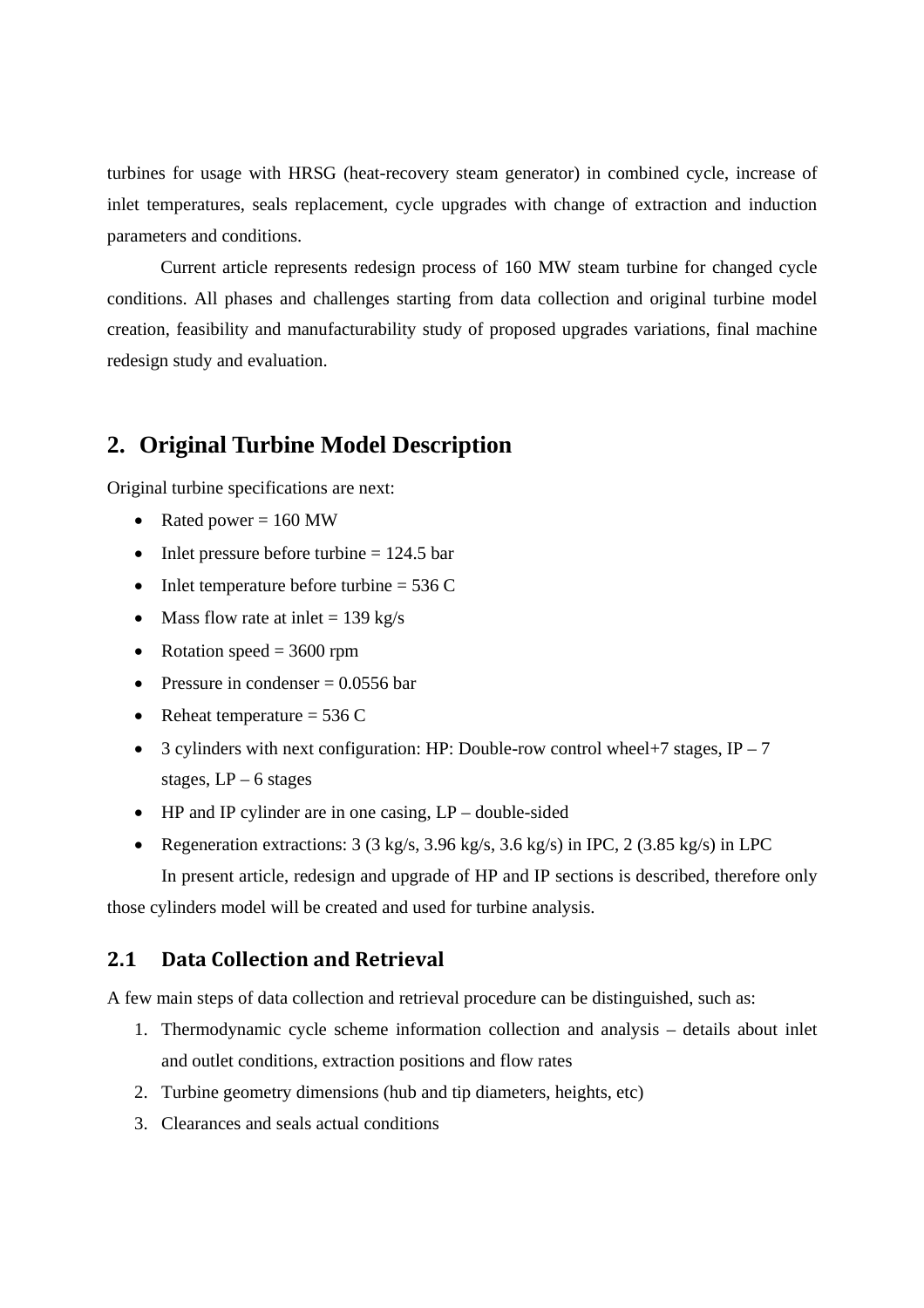- 4. Blades 3D model scanning (or profile XY coordinate measuring on sections spanwise)
- 5. Profiles geometry properties (throat, chord, LE and TE radii etc) recognition

There is a minimal set of geometrical data, required for machine aerodynamic analysis. Most important of them, such as diameters, heights, number of blades, have to be measured as accurate as possible. Correct clearances and seals condition measurement is crucial in case of redesign and upgrade task, because seal type and conditions improvement may bring significant impact on resulting performances.

Currently turbines reverse engineering and redesign process have some limitation due to impossibility of complete and correct profile data recovery. High accuracy of data obtained is also critical, because even small error in cascade data may significantly affect resulting performances. Error in throat distance measurement is in direct proportion to mass flow rate, and therefore, power. Depending on particular stage configuration 1 degree error in gauging angle determination can result in mass flow difference about 3-5%. Main problem is a lack of technologies that can process digitized data and extract necessary information for aerodynamic analysis with reliable quality within short time. The special technology of 3D blade models recognition was utilized in this article. It helps to eliminate existing limitations and process scanned data in special way to accurately extract required properties (angles, radii, etc) from it. The technology essence will be described.

When collection of data is done (by laser scanning or any other technology), blades 3D model recognition and importing procedure was performed to extract required profile geometry data in numerical format. Scanned points coordinates obtained by laser scanning were taken to special profile processing software to extract necessary geometry data from 3D model on selected spanwise sections. The example of profile obtained with this procedure is below.

 Figure 1 shows 3D blade model with hub and shroud lines defined and sliced on 5 spanwise sections. Profile coordinates are extracted on selected sections and profile shapes with all theirs properties could be recognized basing on the points sequence extracted, see Figure 2.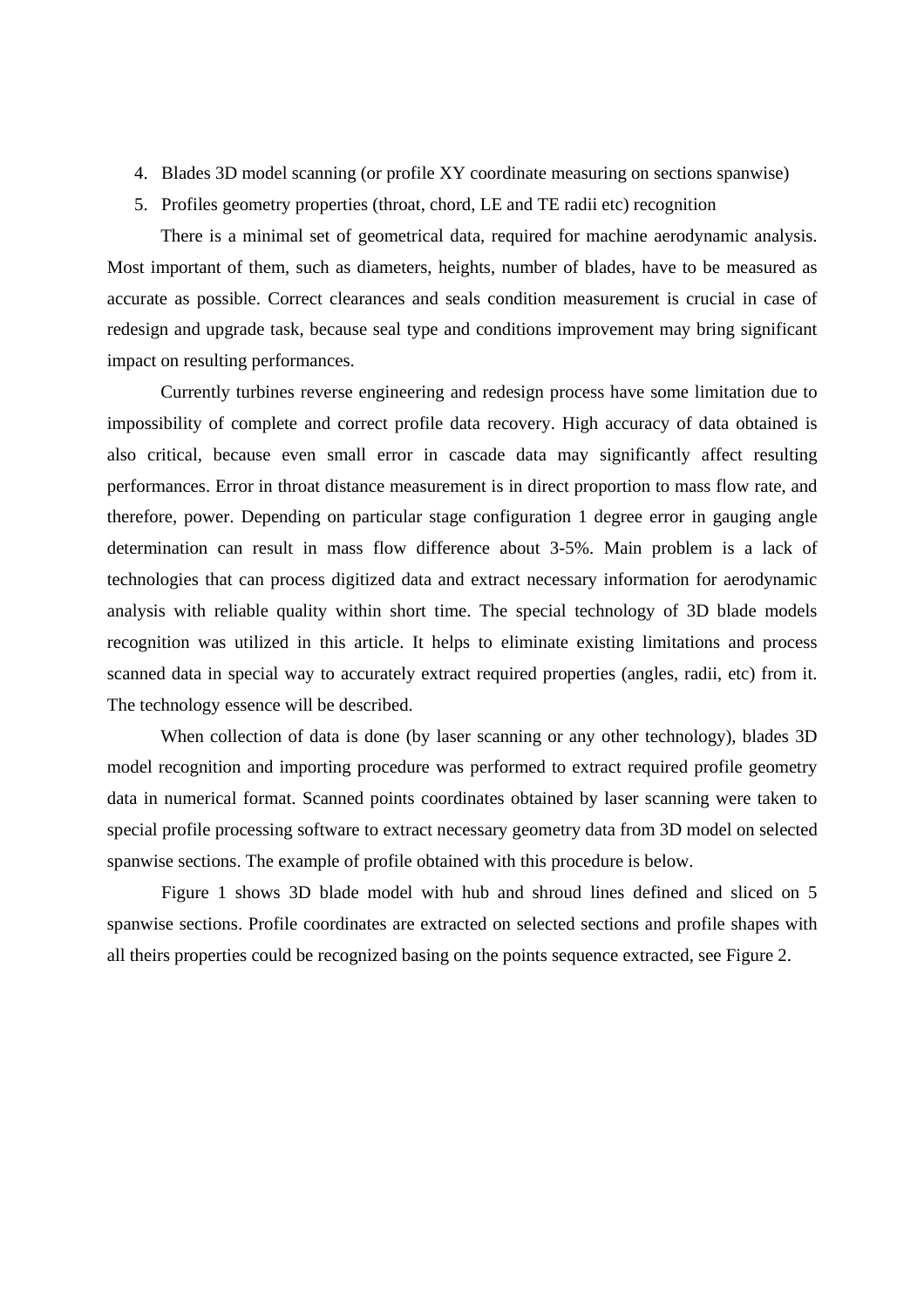

Figure 1. Blade 3D model sliced on sections spanwise

On the next step profiles coordinates recognized are ready to import in aerodynamic performances analysis software.



Figure 2. Recognized profile shapes and properties

When recognition is done for all stages and other data is prepared, machine model is ready for analysis.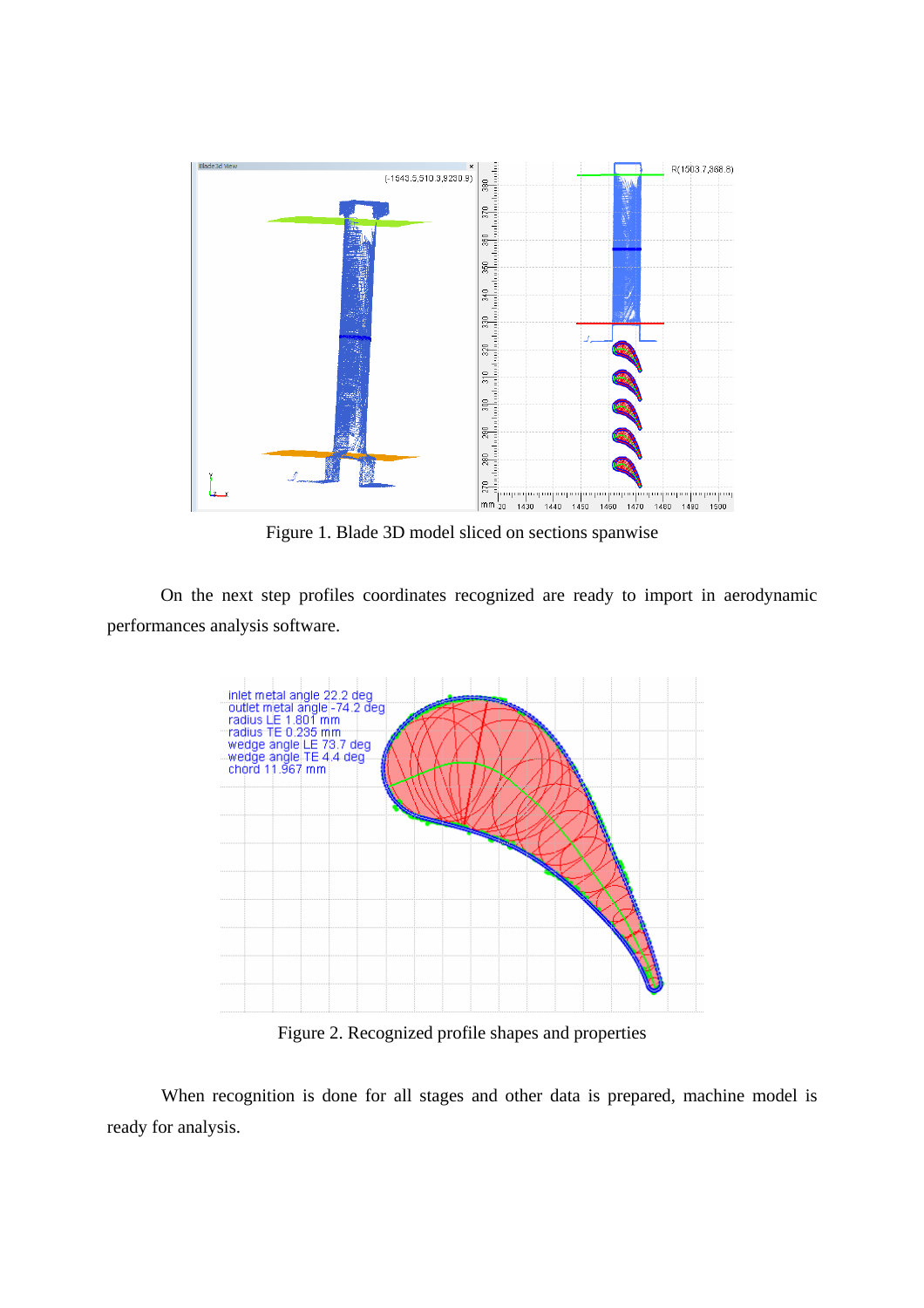#### **2.2 Turbine Model Benchmark**

The major step to be done before performing redesign is baseline model creation and benchmarking. Turbine aerodynamic performances evaluation for existing machine in its current conditions is necessary to check correspondence between created model results and real output data, taking into account current flow path conditions deteriorated from original ones. When this analysis is done, compared and evaluated, reference flow path conditions such as power, thermodynamic and kinematics in elements will be known for further references.

According to redesign plans HP and IP cylinders with steam reheat between them were simulated in aerodynamic calculation. Data acquisition and model creation process for them was presented above.

Figure 3 represents original turbine HPC and IPC aerodynamic conditions layout including current extractions in IP sections, as well as place for extraction, which is supposed to be added during machine redesign.



Figure 3. Turbine HP and IP cylinder scheme

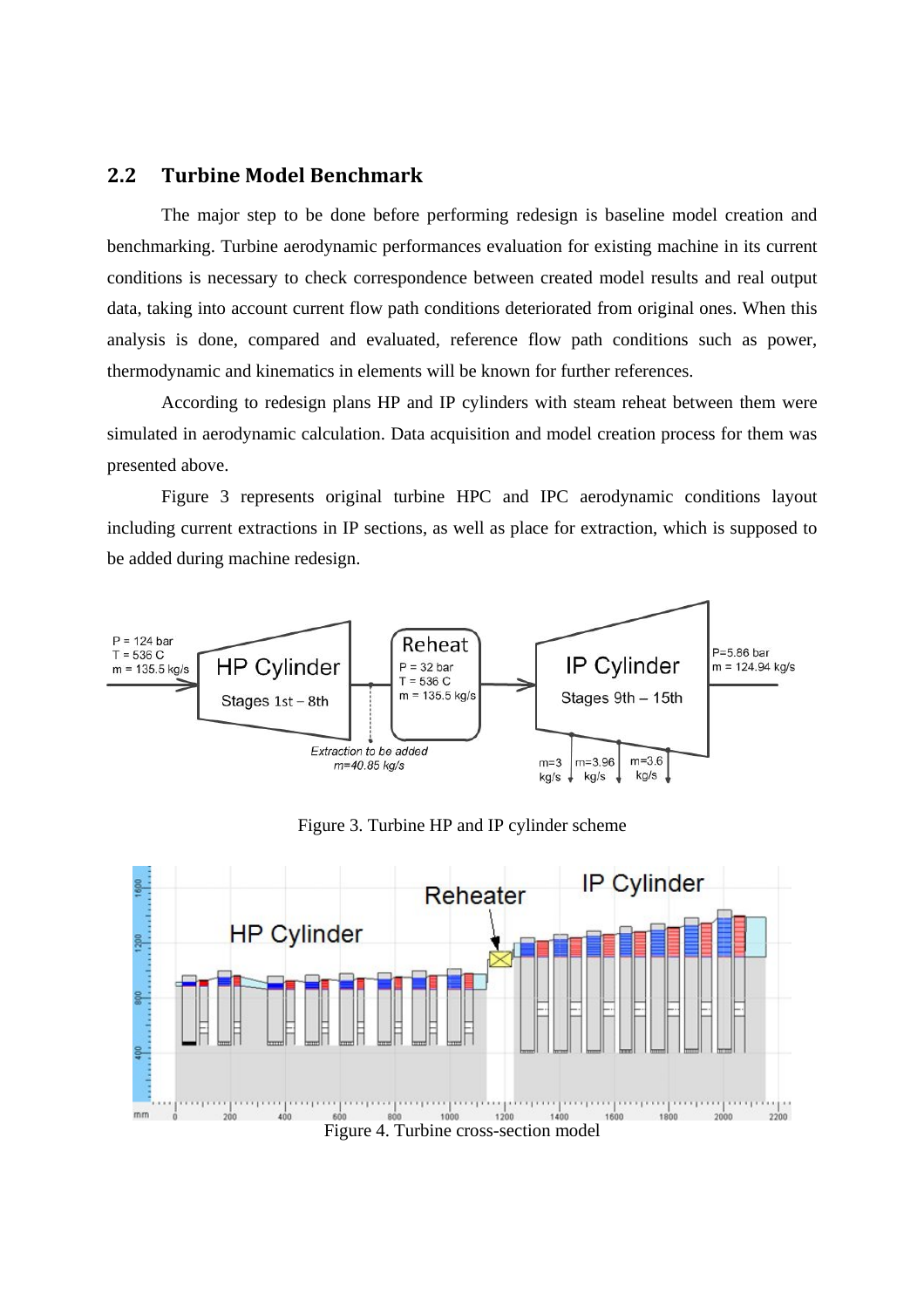| Total pressure at inlet            | bar             | 124.54  |
|------------------------------------|-----------------|---------|
| Total enthalpy at inlet            | kJ/kg           | 3444.14 |
| Total temperature at inlet         | $\rm ^{\circ}C$ | 536.5   |
| Static pressure at HP outlet       | bar             | 32.33   |
| Static pressure at IP outlet       | bar             | 5.86    |
| Mass flow rate at HP inlet         | kg/s            | 135.54  |
| Mass flow rate at IP inlet         | kg/s            | 135.54  |
| Mass flow rate at IP outlet        | kg/s            | 123.53  |
| Shaft rotational speed             | rpm             | 3600    |
| Averaged isentropic velocity ratio |                 | 0.620   |
| Volume flow rate at outlet         | $m^2/s$         | 56.86   |
| HP cylinder power                  | MW              | 40.06   |
| IP cylinder power                  | <b>MW</b>       | 59.16   |
| Total power (HP+IP cylinders)      | MW              | 99.22   |

Table 1. Original turbine model benchmark results

Reheating after HP section increases steam temperature to 536 C, a pressure loss of about 1% in reheater pipings were assumed. The difference between flow rates at IP cylinder inlet and outlet is caused by extractions in IPC between stages. Because turbine will be redesigned to have 30% flow rate extraction (40.85 kg/s) after HPC, then additional calculation with this extraction added has to be done for original model in order to have baseline for its comparison with upgraded machine. When initial analysis is done, this result can be used for further comparison.

| Total pressure at inlet            | bar             | 124.54  |
|------------------------------------|-----------------|---------|
| Total enthalpy at inlet            | kJ/kg           | 3444.14 |
| Total temperature at inlet         | $\rm ^{\circ}C$ | 536.5   |
| Static pressure at HP outlet       | bar             | 22.16   |
| Static pressure at IP outlet       | bar             | 5.861   |
| Mass flow rate at HP inlet         | kg/s            | 138.69  |
| Mass flow rate at IP inlet         | kg/s            | 97.53   |
| Mass flow rate at IP outlet        | kg/s            | 85.94   |
| Shaft rotational speed             | rpm             | 3600    |
| Averaged isentropic velocity ratio |                 | 0.620   |
| Volume flow rate at outlet         | $m^2/s$         | 41.87   |
| HP cylinder power                  | <b>MW</b>       | 51.59   |
| IP cylinder power                  | MW              | 32.93   |
| Total power (HP+IP cylinders)      | МW              | 84.52   |

Table 2. Original turbine model with extraction added benchmark results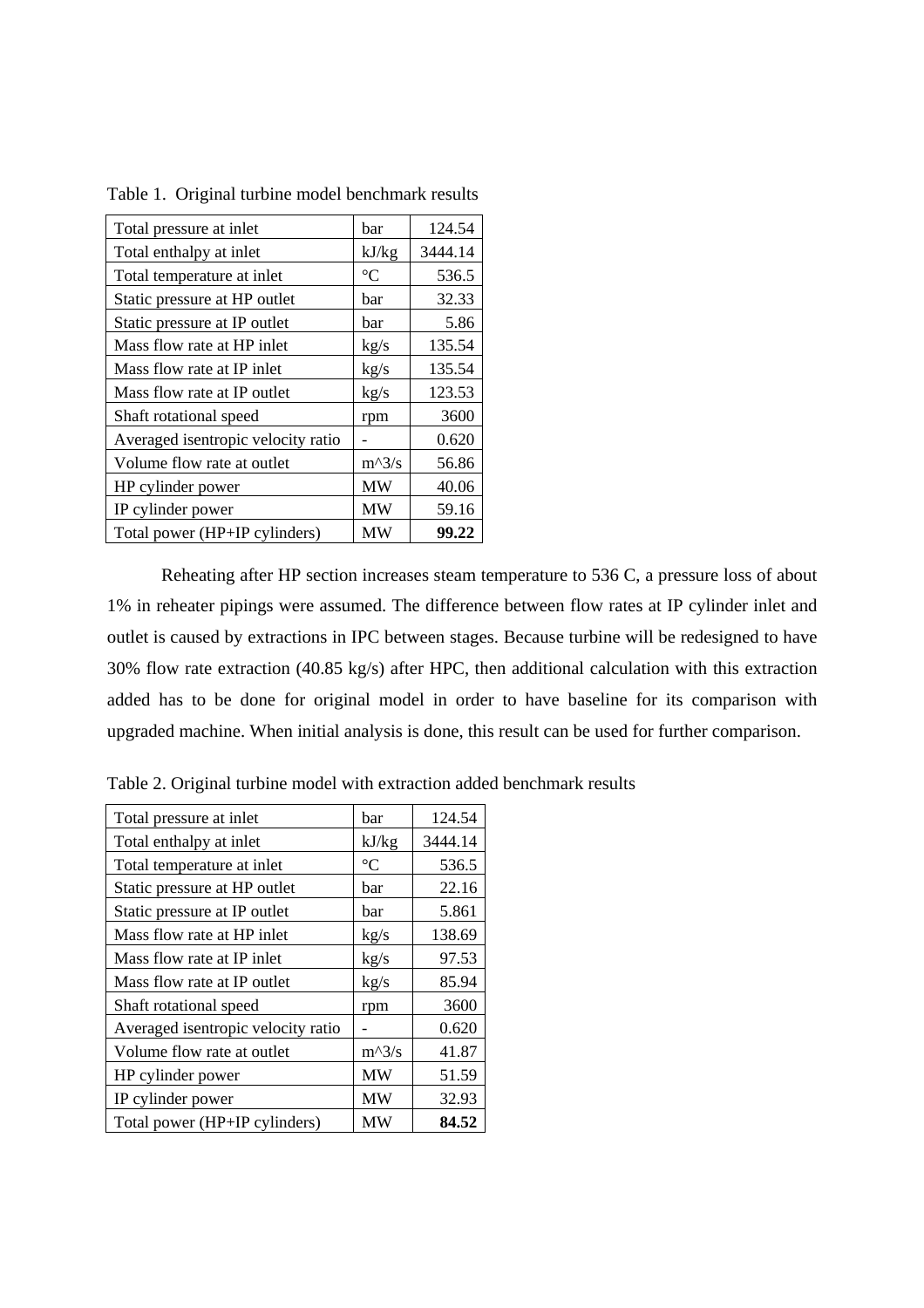When extraction after HP was added, pressure at HP outlet dropped - from 32.33 to 22.16 bar approximately, as it's evident from calculation results. Pressure and heat drop were redistributed between cylinders: HPC got higher pressure drop, than in case with no extraction. Therefore, power produced by HPC in case with extraction will be increased from 40.06 to 51.59 MW, and IP cylinder power drops correspondingly from 59.16 to 32.93 MW, as pressure drop across IP cylinder decreases.

The turbine redesign process will be started from IP cylinder, taking pressure after HP cylinder, obtained with 30% extraction included, as initial approximation.

### **3 Turbine IP Cylinder Redesign**

#### **3.1 IP Cylinder Redesign Task Formulation**

The aim of first part of machine redesign is to adjust and optimize IP cylinder for changed extraction conditions before IP section. Cycle modification project requires having extraction of 30% flow rate after HP section before reheater. Thus, current IP section has to be redesigned accordingly to new mass flow rate conditions before it. Limitations set for IP section redesign are next:

- 1. Preserve similar constant hub diameters for blades to use current disks for new blading
- 2. Not to exceed existing casing radial and axial dimensions.
- 3. Minimal number of blades

#### **3.2 IP Cylinder Redesign Study**

This section is dedicated to IP cylinder redesign study. As it was discussed above, the only one major limitation in current case is constant hub diameter. The rest of geometry parameters including elements angles and heights aren't strictly limited. For such case, complete redesign of IP cylinder for new conditions was done by meaning of design from scratch procedure with next initial parameters:

- 1. Inlet total pressure to IP cylinder = 22.4 bar (obtained as result of thermodynamic calculation on original model)
- 2. Inlet total temperature  $= 536 \text{ deg } C$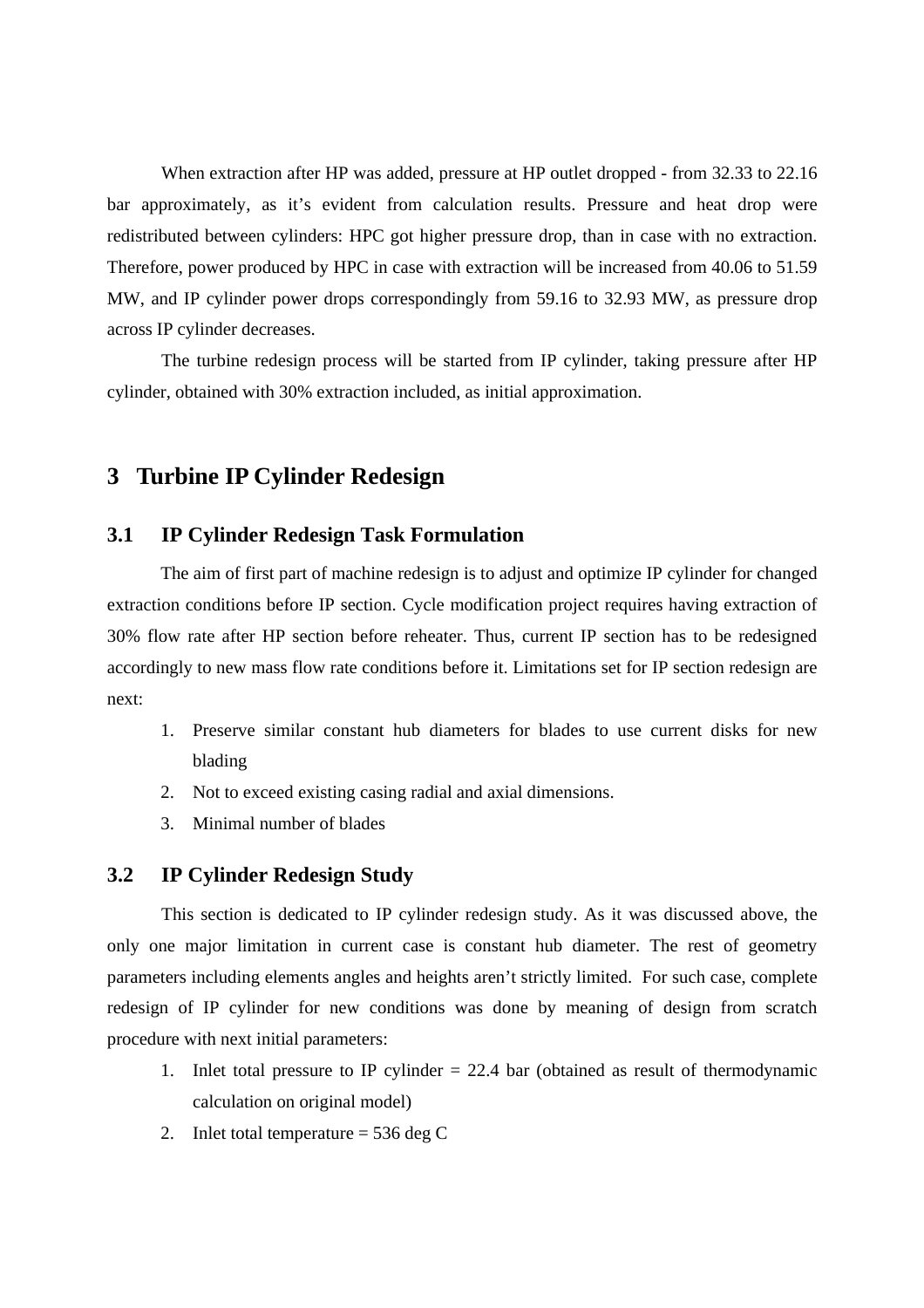- 3. Static pressure at IP cylinder outlet  $= 5.86$  bar
- 4. Mass flow rate at IP cylinder inlet  $= 97.53 \text{ kg/s}$
- 5. IP cylinder hub diameter is constant = 1100 mm
- 6. Maximal tip diameter  $= 1390$  mm
- 7. Number of stages  $= 7$

Preliminary design procedure allows creating new flow path according to boundary conditions and constraints applied. Detailed description and theoretical background of turbine preliminary design procedure is presented in [3].

In current case criterion for preliminary design procedure was maximum power produced by this cylinder. Basing on data above, new design candidates were generated and compared to obtain optimal design that satisfies all geometry constraints, have minimal exit energy losses, i.e. optimal outlet flow angle from last stage. When design candidate was selected, it could be adjusted to satisfy actually conditions in terms of seals, clearances, balance holes and stages axial and radial dimensions if necessary. IPC thermodynamic calculation has to be performed for final turbine performances evaluation.



Figure 5. Redesigned IP cylinder cross-section view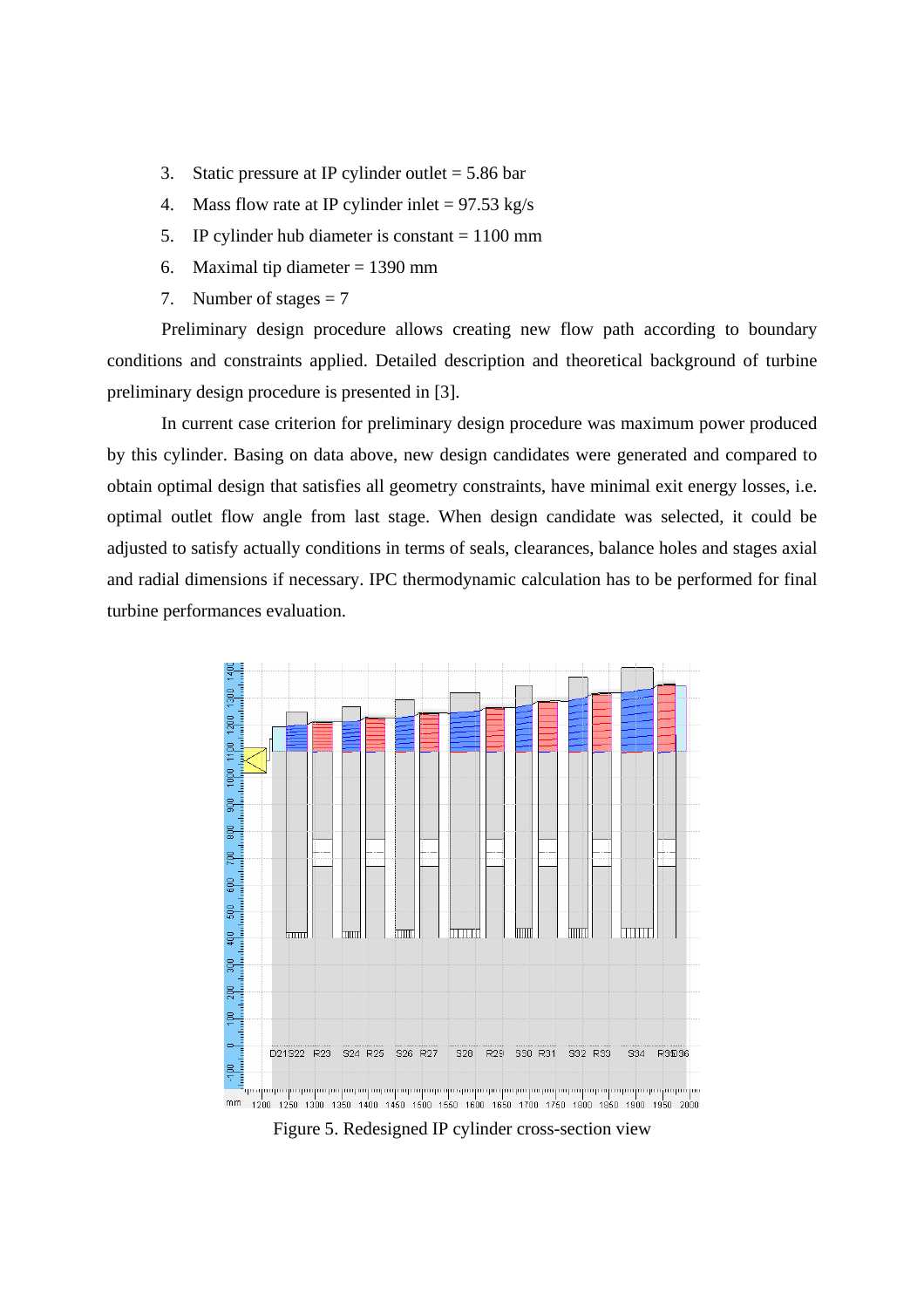| Total pressure at inlet            | bar             | 124.54  |
|------------------------------------|-----------------|---------|
| Total enthalpy at inlet            | kJ/kg           | 3444.14 |
| Total temperature at inlet         | $\rm ^{\circ}C$ | 536.5   |
| Static pressure at IP outlet       | bar             | 5.861   |
| Mass flow rate at inlet            | kg/s            | 140.79  |
| Mass flow rate at IP inlet         | kg/s            | 99.93   |
| Mass flow rate at IP outlet        | kg/s            | 88.21   |
| Shaft rotational speed             | rpm             | 3600    |
| Averaged isentropic velocity ratio |                 | 0.617   |
| Volume flow rate at outlet         | $m^3/s$         | 42.04   |
| HP cylinder power                  | <b>MW</b>       | 53.55   |
| IP cylinder power                  | <b>MW</b>       | 37.50   |
| Total power                        | <b>MW</b>       | 91.05   |

Table 3. Redesigned IP cylinder performances

Such improvements in cylinder performances were achieved by next flow path adjustments:

- 1. Modification of IP cylinder stages heights and throats in order to handle changed flow better than in original one
- 2. Inlet blade angles adjustments to minimize losses from non-optimal incidence angle
- 3. Clearances and seals improvement to decrease leakage losses
- 4. Redistribution of heat drops between stages to equalize their specific work (see Figure 9)
- 5. Last stage flow discharge angle adjustment to decrease exit energy losses

To compare original and redesigned IPCs', power and efficiency of stages before and after redesign can be considered. Note: stages numbering starts from HP inlet, i.e. first stage in IP section is 9, last - 15.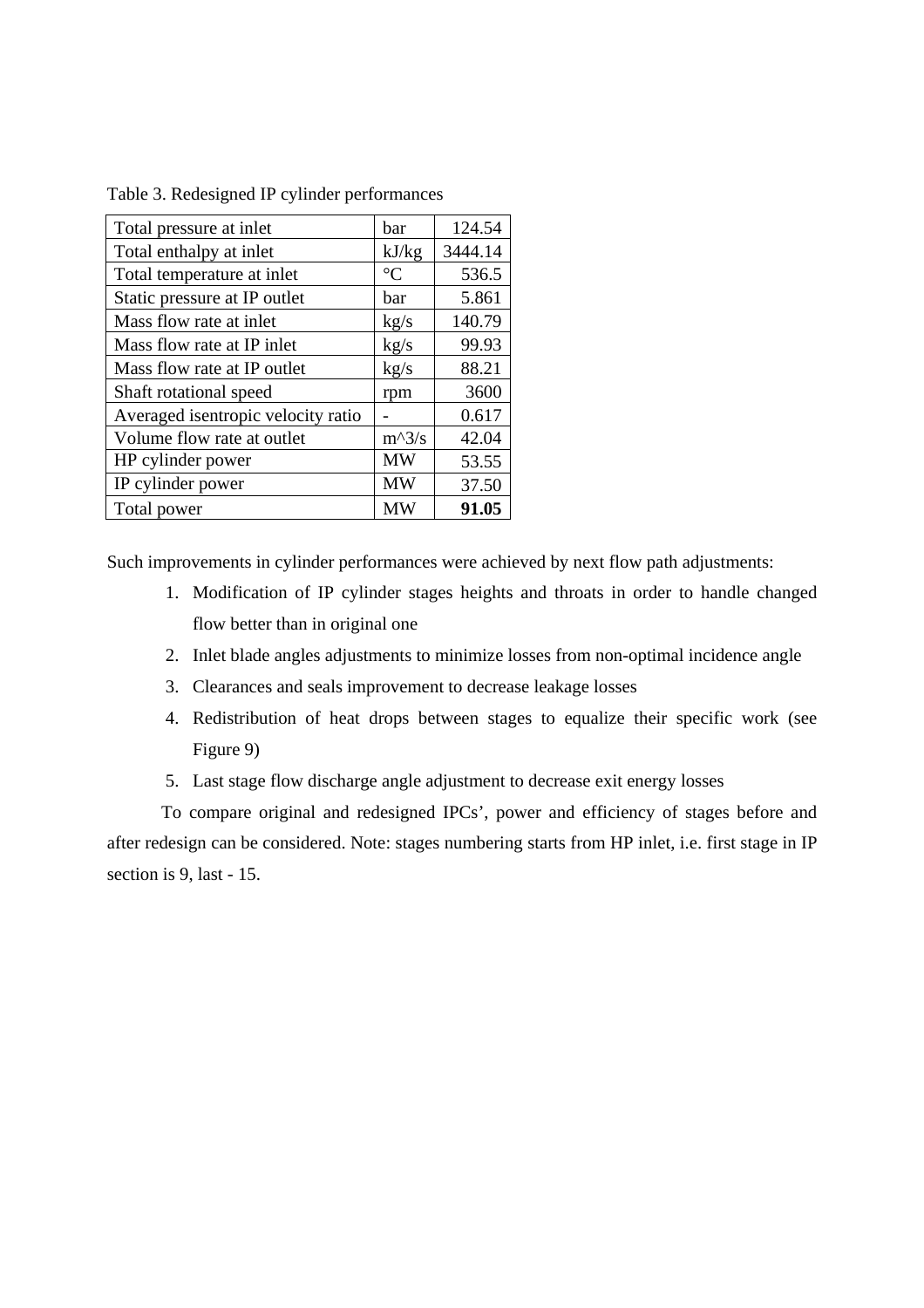

Figure 6. Power and efficiency comparison for original and redesigned IP section

Since hub diameter remained constant (1100 mm), the major modifications between original and redesigned IP cylinder were made to blade heights and gauging angles (Gauging angle =  $ASIN$  (throat/pitch)).



Figure 7. Original and redesign IPC's gauging angles comparison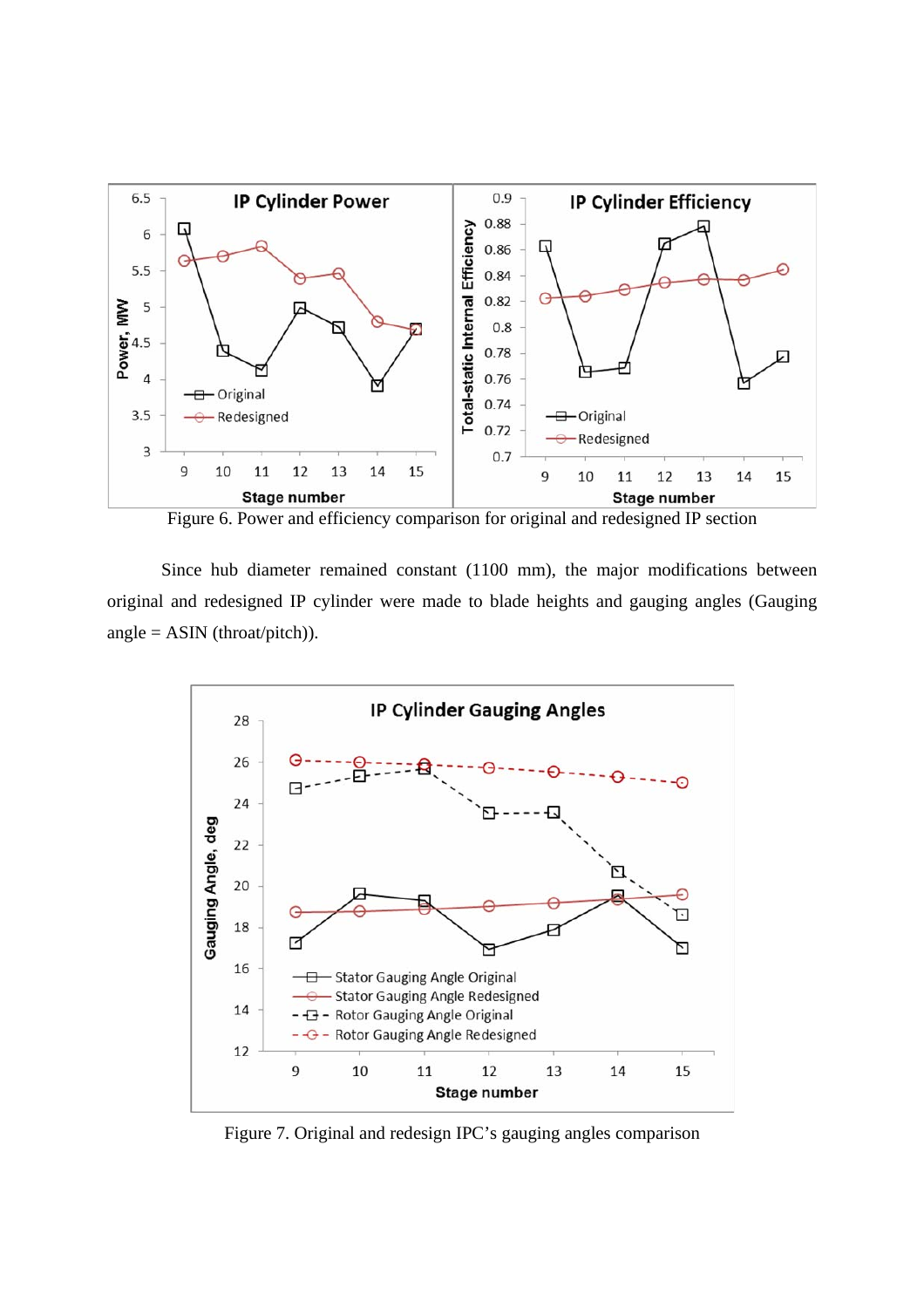

Figure 8. Original and redesign IPC's blade heights

|                        | Blade height at TE, mm |            | Gauging angle, deg |            |
|------------------------|------------------------|------------|--------------------|------------|
|                        | Original               | Redesigned | Original           | Redesigned |
| <b>Stator Stage 9</b>  | 50.55                  | 50.5       | 17.26              | 18.76      |
| Rotor Stage 9          | 54.61                  | 51.87      | 24.74              | 26.10      |
| Stator Stage 10        | 61.98                  | 57.76      | 19.62              | 18.78      |
| Rotor Stage 10         | 66.04                  | 59.37      | 25.34              | 26.01      |
| Stator Stage 11        | 73.66                  | 66.29      | 19.30              | 18.90      |
| Rotor Stage 11         | 77.98                  | 68.32      | 25.69              | 25.89      |
| <b>Stator Stage 12</b> | 84.71                  | 76.28      | 16.94              | 19.03      |
| Rotor Stage 12         | 88.27                  | 78.83      | 23.55              | 25.74      |
| <b>Stator Stage 13</b> | 95.00                  | 88.00      | 17.89              | 19.19      |
| Rotor Stage 13         | 103.89                 | 91.20      | 23.58              | 25.55      |
| Stator Stage 14        | 112.27                 | 101.80     | 19.54              | 19.37      |
| Rotor Stage 14         | 119.76                 | 105.82     | 20.70              | 25.31      |
| Stator Stage 15        | 140.46                 | 118.09     | 17.01              | 19.60      |
| Rotor Stage 15         | 144.78                 | 123.16     | 18.61              | 25.01      |

Table 4. Original and redesign IP cylinders geometry parameters comparison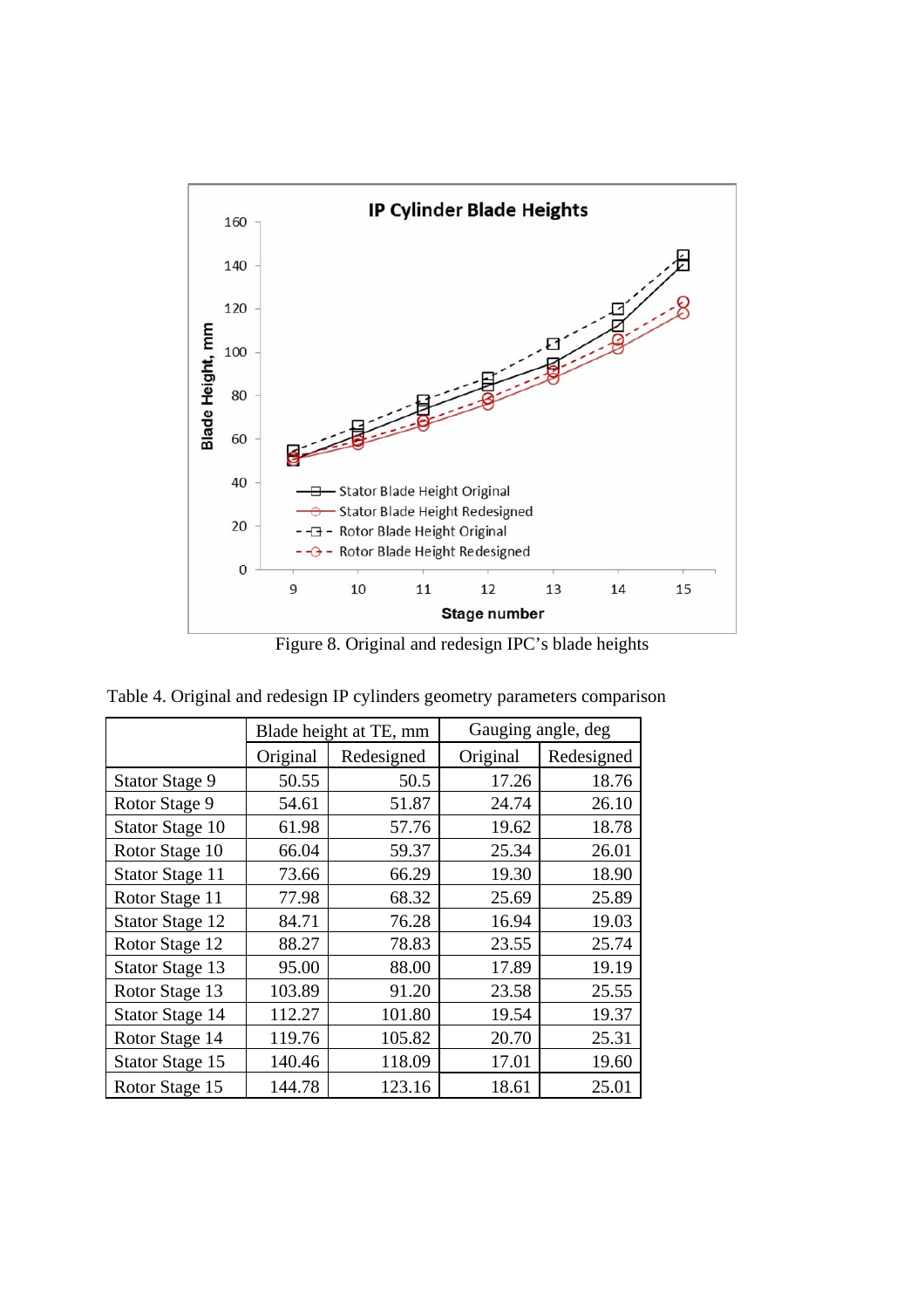

Figure 9. Mollier (enthalpy-entropy) diagram for original (left) and redesigned (right) IP cylinder

Redesigned IPC was created to better handle changed conditions: pressure and mass flow rate. Complete redesign of stages heights and angles, seals improvement, resulted in increasing IP cylinder power by 6.54 MW compared to original design.

## **4 Turbine HP Cylinder Upgrades Estimation**

#### **4.1 HP Cylinder Redesign Task Formulation**

The change of HP cylinder parameters after cycle modification is shown above. Pressure after HPC dropped from 32.13 bar down to 22.19 bar after extraction was added. Correspondingly power, produced by HP cylinder, increased from 40 to 51.6 MW. When redesign of IP cylinder was done, calculation showed increase of power in HP cylinder up to 53.55 MW. To improve HP cylinder performances with changed outlet pressure, redesign possibilities study can be performed.

The main requirements for HP cylinder modification are:

- HPC blades and nozzles diameters and heights have to be maintained in existing dimensions
- Mass flow rate 140 kg/s has to be kept constant

Due to requirements set, designer is limited to modify only profile shapes. The main issue for HPC redesign is that any action may have impact on actual IPC's conditions at stage, when its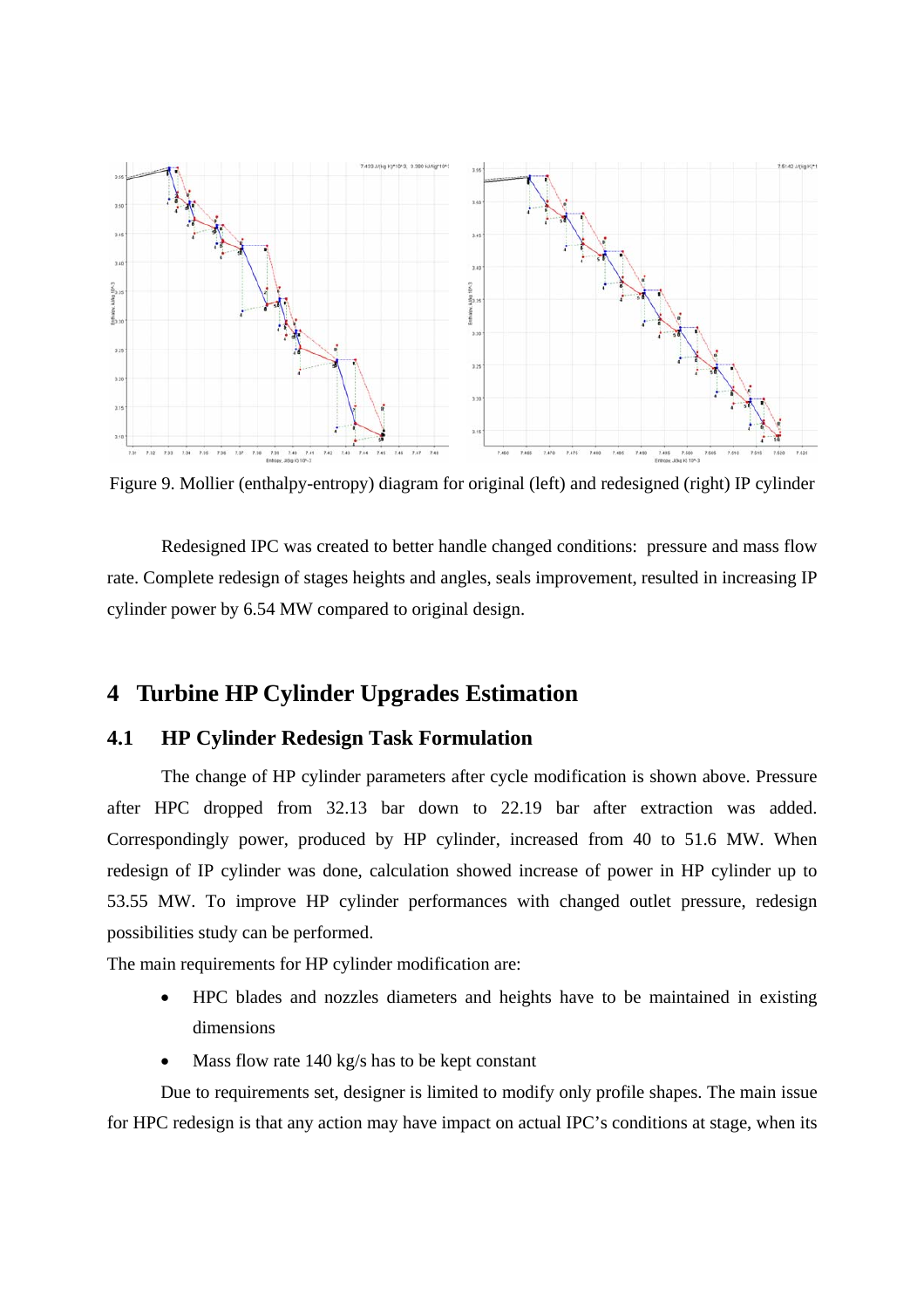redesign has already been done. Therefore, all adjustments and modification of HPC should be performed and evaluated only together with IPC.

#### **4.2 HPC Performances Improvement Study**

When possible modifications constraints are defined, redesign strategy and approaches can be developed. To start work on HPC redesign next options was selected for study:

- Adjust inlet metal angles to current flow angles to minimize incidence angles losses
- Optimize gauging angles on HPC stages by Design of Experiment study
- Clearances and seals renovation and improvement

Current incidence angles for HPC stages are presented in table below.

Table 5. Incidence angles in HPC, deg

|         | Stator  | Rotor   |
|---------|---------|---------|
| Stage 1 | 0       | $-22.3$ |
| Stage 2 | $-17.4$ | 13.8    |
| Stage 3 | 28.5    | $-4.0$  |
| Stage 4 | 24.8    | $-15.9$ |
| Stage 5 | 7.6     | $-30.5$ |
| Stage 6 | $-13.8$ | $-21.3$ |
| Stage 7 | $-4.1$  | $-30.8$ |
| Stage 8 | $-17.4$ | $-19.0$ |

Basing on this data, it was decided to modify next elements: stators of stages 3 and 4, rotors of stages  $5 - 7$ . Adjustment of inlet metal angles was done to have:

*Incidence angle = Blade inlet metal angle – inlet flow angle = 0 deg* 

This made possible to decrease profile losses on selected rows and improve their efficiency. To compare modifications on these stages total pressure loss (pressure discharge) factor on stators and rotors was used as indication:

$$
Y_S = \frac{P_0^* - P_1^*}{P_1^* - P_1}; \ Y_R = \frac{(P_1^*)_{REL} - (P_{2S}^*)_{REL}}{(P_{2S}^*)_{REL} - P_{2S}};
$$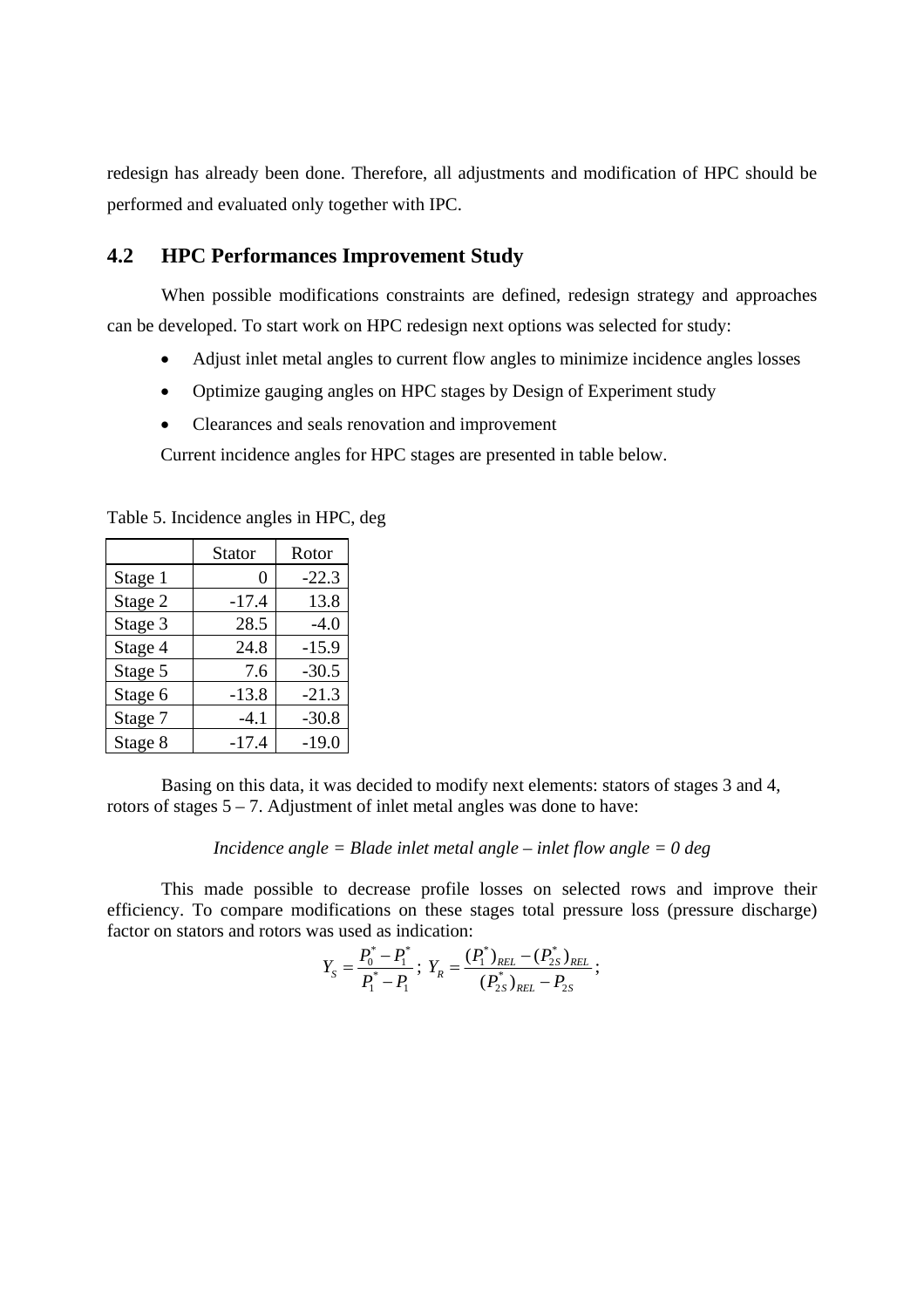|                       | Original<br><b>HPC</b> | Redesigned<br><b>HPC</b> |
|-----------------------|------------------------|--------------------------|
| <b>Stator Stage 3</b> | 0.1458                 | 0.1075                   |
| <b>Stator Stage 4</b> | 0.1061                 | 0.0847                   |
| Rotor Stage 5         | 0.2551                 | 0.1133                   |
| Rotor Stage 6         | 0.2573                 | 0.1035                   |
| Rotor Stage 7         | 0.2553                 | 0.1149                   |

Table 6. Total pressure loss factor

On the next step, design of experiment was performed to estimate possibilities of HPC improvement by gauging angles adjustment. To decrease number of elements that is supposed to be completely redesigned, study was made only to stators of stages 3 and 4. The variables for this study are gauging angles on stators of  $3<sup>rd</sup>$  and  $4<sup>th</sup>$  stage, range of angles variation is from 14 to 22 deg. Objectives are next: power as main optimization criterion and mass flow rate, because it has to be the same after optimization for correct task accomplishment.

Design of Experiment was performed using Box and Behnken [4] Design of Experiment (DoE) approach. Response surface of objectives was generated basing on reference points values, selected and calculated accordingly to this DoE plan. Response surface calculated is presented in Figure 10 below. Gauging angles of  $3<sup>rd</sup>$  and  $4<sup>th</sup>$  stator corresponds to X and Y axes, power corresponds to Z axis.

Multi-parametric search on this response surface was performed using power as optimization criterion, and found that maximal power of 92.1 MW corresponds to angles shown in Table 8.

|                | Initial | DoE   |
|----------------|---------|-------|
| Stage 3 Stator | 18.13   | 20.00 |
| Stage 4 Stator | 18.07   | 14.00 |

Table 7. Gauging angle comparison before and after DoE study, deg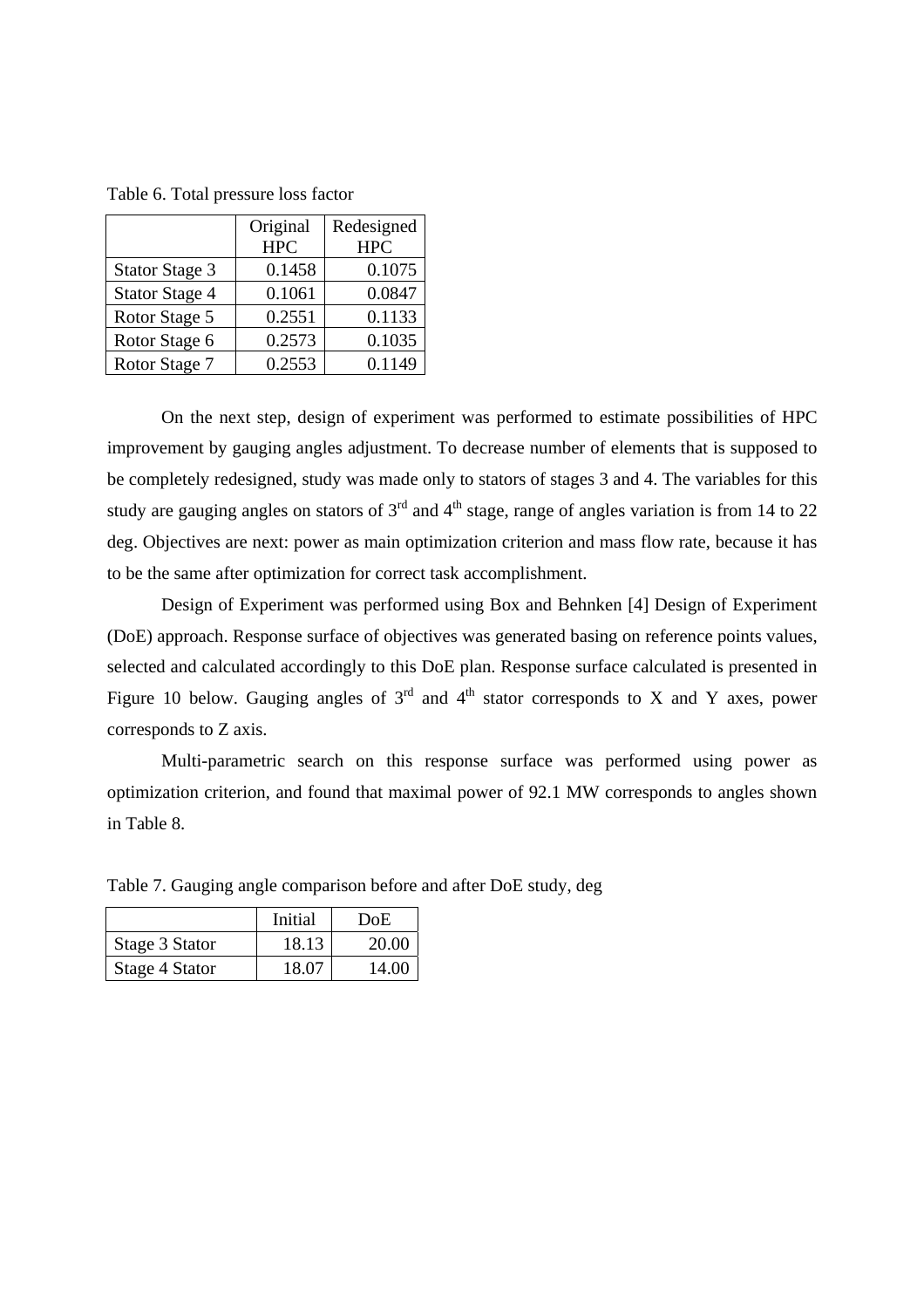

Resulting performances of turbine obtained after HPC modifications are presented below.

Table 8. Turbine power after HP cylinder modification, MW

| HP cylinder power | 54.68 |
|-------------------|-------|
| IP cylinder power | 37.42 |
| Total power       | 92.1  |

## **5 FINAL DESIGN EVALUATION**

Final design evaluation was performed to confirm that all modifications made for HPC and IPC are providing their reliable operation in all range of working modes, as well as all possibilities of upgrade were used within existing limitations. Following modifications were made to HPC:

- Inlet blade metal angles adjustment on  $3<sup>rd</sup>$  and  $4<sup>th</sup>$  stages stators,  $5<sup>th</sup>$  to  $7<sup>th</sup>$  stages rotors
- $3<sup>rd</sup>$  and  $4<sup>th</sup>$  stages stator gauging angle optimization with design of experiment methods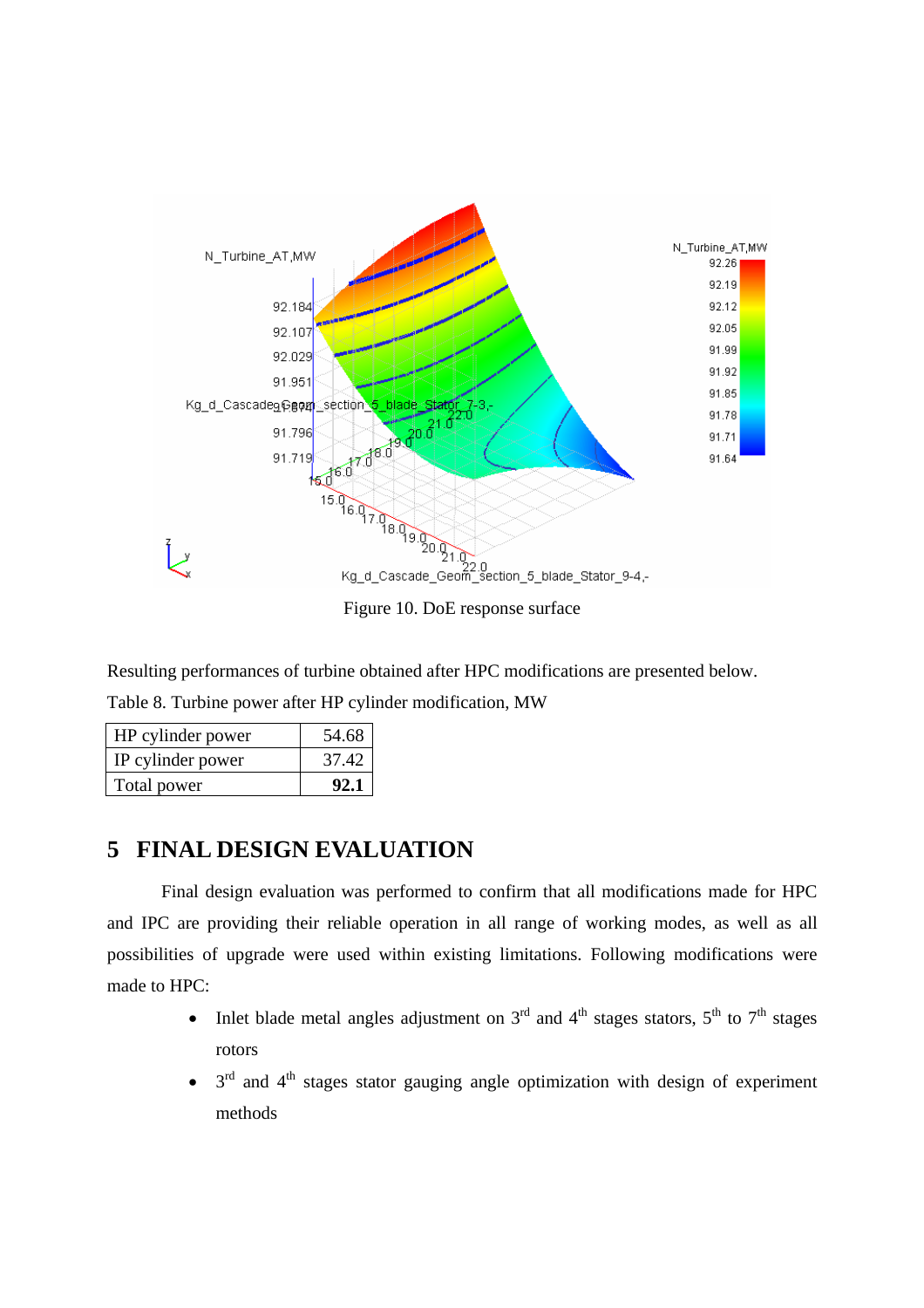Extraction of 30% flow was added after HPC. Pressure distribution between cylinders was changed due to it, i.e. pressure drop on HPC increased while it reduced in IPC. IPC was modified to upgrade it for new inlet conditions after HPC with next changes made:

- Complete IPC redesign using preliminary design procedure
- Change of heights, inlet angles, throats and number of blades
- Clearances and seals improvement

Resulting redesigned flow path performances are presented in Table below.

| Total pressure at inlet            | bar             | 124.54 |
|------------------------------------|-----------------|--------|
| Total enthalpy at inlet            | kJ/kg           | 3444.1 |
| Total temperature at inlet         | $\rm ^{\circ}C$ | 536.5  |
| Stat. pressure at outlet           | bar             | 5.86   |
| Mass flow rate at inlet            | kg/s            | 140.58 |
| Mass flow rate at IP inlet         | kg/s            | 97.53  |
| Mass flow rate at IP outlet        | kg/s            | 88.21  |
| Flow angle at inlet                | deg             | 90     |
| Shaft rotational speed             | rpm             | 3600   |
| Averaged isentropic velocity ratio |                 | 0.616  |
| Volume flow rate at outlet         | $m^2/8$         | 41.93  |
| HP cylinder power                  | <b>MW</b>       | 54.68  |
| IP cylinder power                  | <b>MW</b>       | 37.42  |
| Total power                        | MW              | 92.1   |

Table 9. Resulting performances of HPC and IPC

## **6 CONCLUSION**

This article presents all redesign steps of large steam turbine for changed steam conditions and 30% extraction added after HPC. To create turbine model 3D scanning with further blade profile characteristics recognition utilizing new data extraction approach was performed. Required machine data acquisition and organizing process was completed and turbine model ready for analysis and optimization. Evaluation of conditions on initial machine was done to have baseline for comparison. During redesign process complete modification of IP cylinder was performed by using preliminary design procedure. Number of stages, radial and axial dimensions